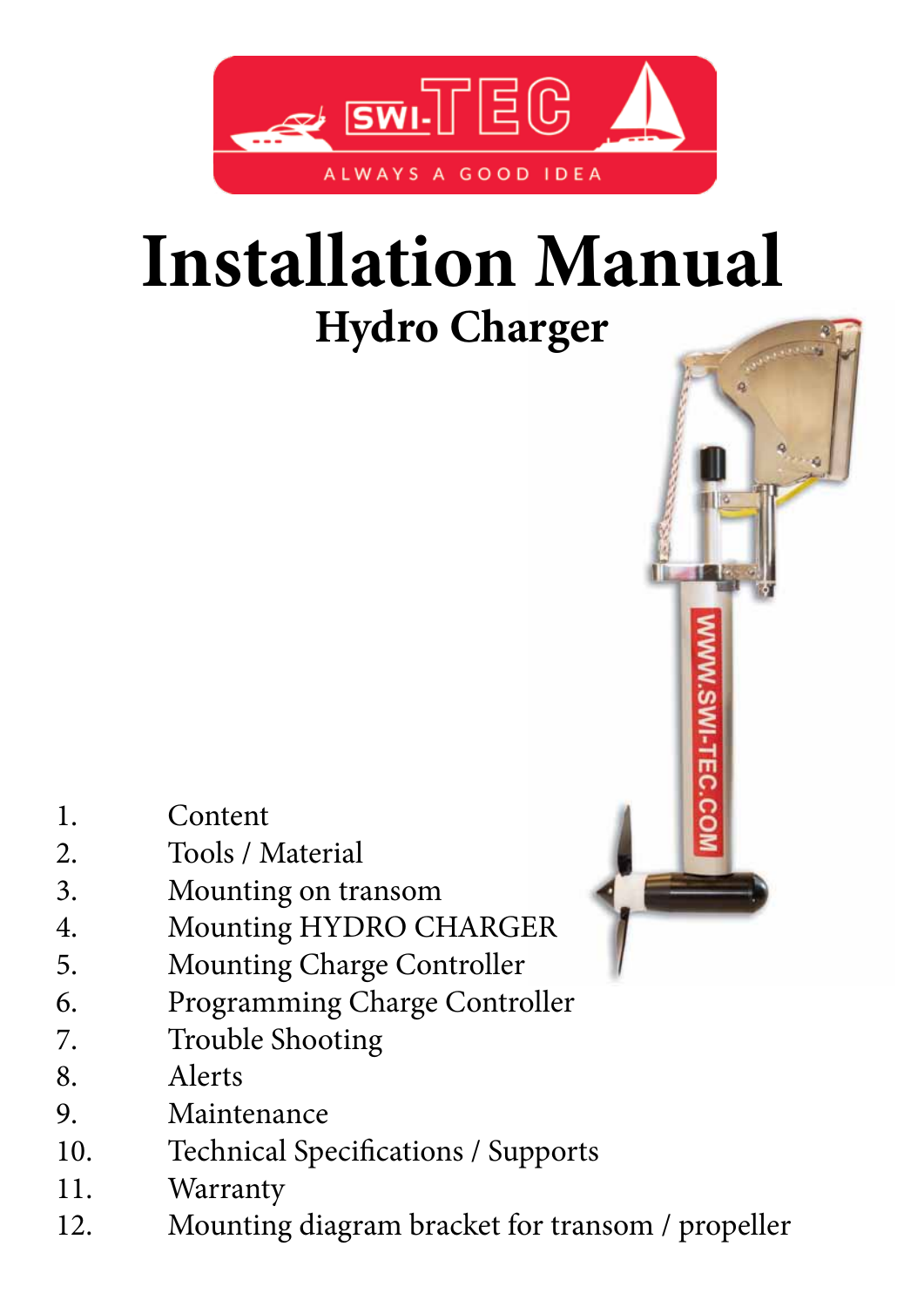# **1. Content**

#### **Art. No. 7147/7148 Transom Hydro Charger 12/24 V completely ready for installation**

- Generator with shaft and lifting mechanism with 3 lines, 4 m 3-core cable tin plated, 2,5 mm2
- Propeller complete with propeller blades preset in according to order, 1 pin, a big and a small U-disc and M10 stop nut
- Charge Controller 12/24 volt, with LED/alarmbuzzer and 4m cable
- Waterproof, complete connector kit
- Transom bracket with counterplate and screws Art. 7220\*
- (\*as standard we deliver the normal bracket (Art. 7220), if a different support is ordered. We will just deliver the needed parts and the other support will be charged seperately)
- User manual attached (seperately)
- User manual Charge Controller attached

# **2. Tools/ Materials**

- 17 mm socket wrench for propeller
- 13 mm wrench for pipe clamps for installation of transom bracket with counterplate
- 6mm Allen key for propeller cap
- Little Screw driver for installation of plug
- Batterie cable min. 6 mm2, length depending of installation (Controller to batteries)
- Cable ties
- Waterproof connector
- Pincer

# **3. Mounting on transom**

The HYDRO CHARGER propeller should be at least 30 cm under water thus applied a uniform flow. The position of the heel should always be as close as possible near the centerline of the boat on the transom, but laterally (10-20cm) offset from rudders and boat propeller.

Please make sure that the transom mount is internally well supported to the counter-plate. In a very thin transom wall, it's recommended to reinforce the wall still further. Please have a look on the separate manual at the end.

**Propeller assembly:** the large, 30 mm special disc is pushed onto the propeller shaft, then the small pin of the propeller is inserted into the corresponding whole, so that it protrudes equally far on both sides. When you put on the propeller on the shaft, the pin must fit in the slot of the propeller.

**Important: the pin must fit in the slot of the propeller exactely, otherwise the propeller can be lost during the trip !!! (we recommend mark with a marker outside of the propeller so that the position can be determined better)**

With washer and self-locking nut, the propeller will be screwed with a 17-socket key (tightly!) Then attach the end cap with the 3 screws. (see sketch at the end of the manual)

Due to possible transport damage, we always deliver the propeller well packed separately.

# **4. Mounting HYDRO CHARGER**

The appropriate transom bracket should be mounted.

Subsequently, the base support and the generator can be plugged together with the thick washer below (1),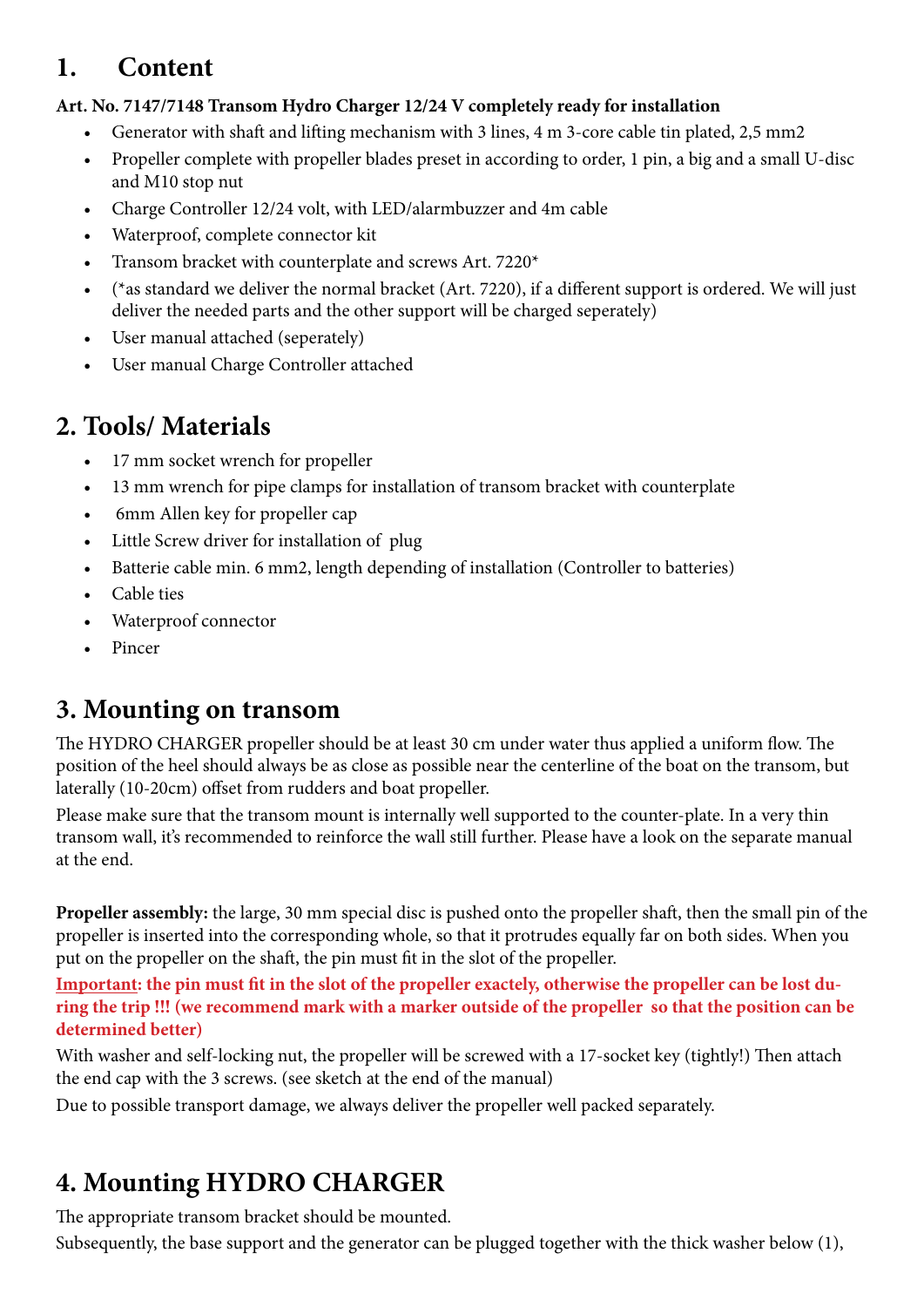screw and tighten security nut fastened (2). Then the generator will be mounted to the base support of the respective bracket and secured with the safety pin. Connect the pulley (3)in one whole of the frame. (on each side there is a whole, so you can choose the best position on your boat when you lift up the charger) The HYDRO CHARGER always should be ADDITIONELLY SECURED to the boat. These ropes serve for raising and lowering of the generator.



At the lower segment the inclination of the transom can be compensated so that the HYDRO CHARGER can operate in the water in vertical position. The propeller center should be at least 30 cm under the water.

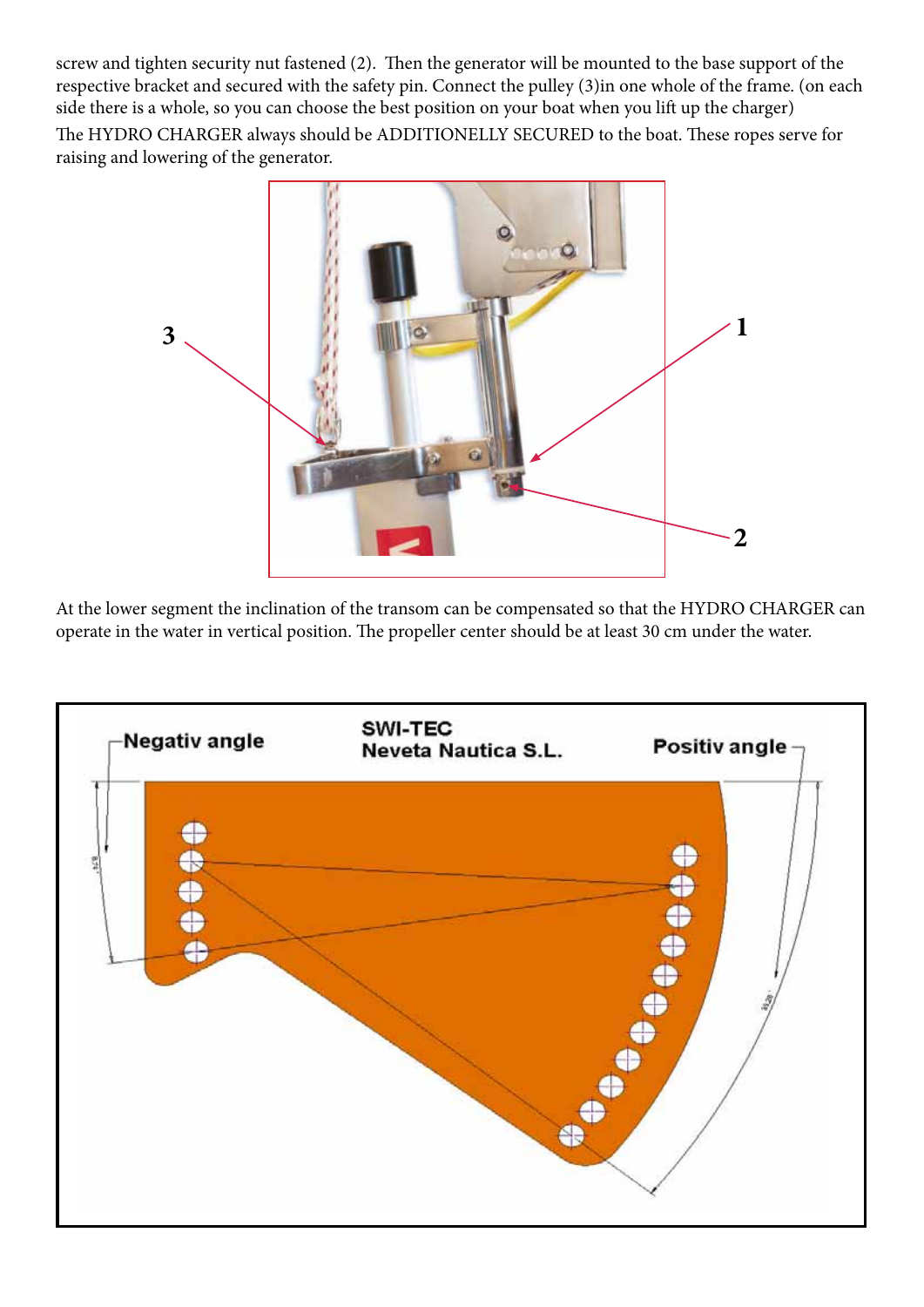# **5. Installation of the charge controller**

**If you would like to connect the HydroCharger with Lithium batteries, you should obtain the autorisati- on of the battery manufacturer. In any case you have to connect a relay between the Hydro Charger and the controller , which is controlled through the electronic management of the Lithium battery. In case of problems with the Lithium batteries, we don t accept any form of warranty!**



The charge controller will placed and fixed with four screws in a dry compartment in the vicinity of the batteries in a matter that you can see good the digital display. The battery cables should be as short as possible. Plus on the connector **"Batt +"** and with a red cable on the plus of the battery and the black cable from the "Batt –". A 40 Amp fuse in the red wire protects the HYDRO CHARGER in case of a short circuit of the batteries.

From the three screw connectors **"Generator"** of the controller a 3-core cable should be installed, according to the length of the boat. For the connection on the transom a waterproof connector should be installed to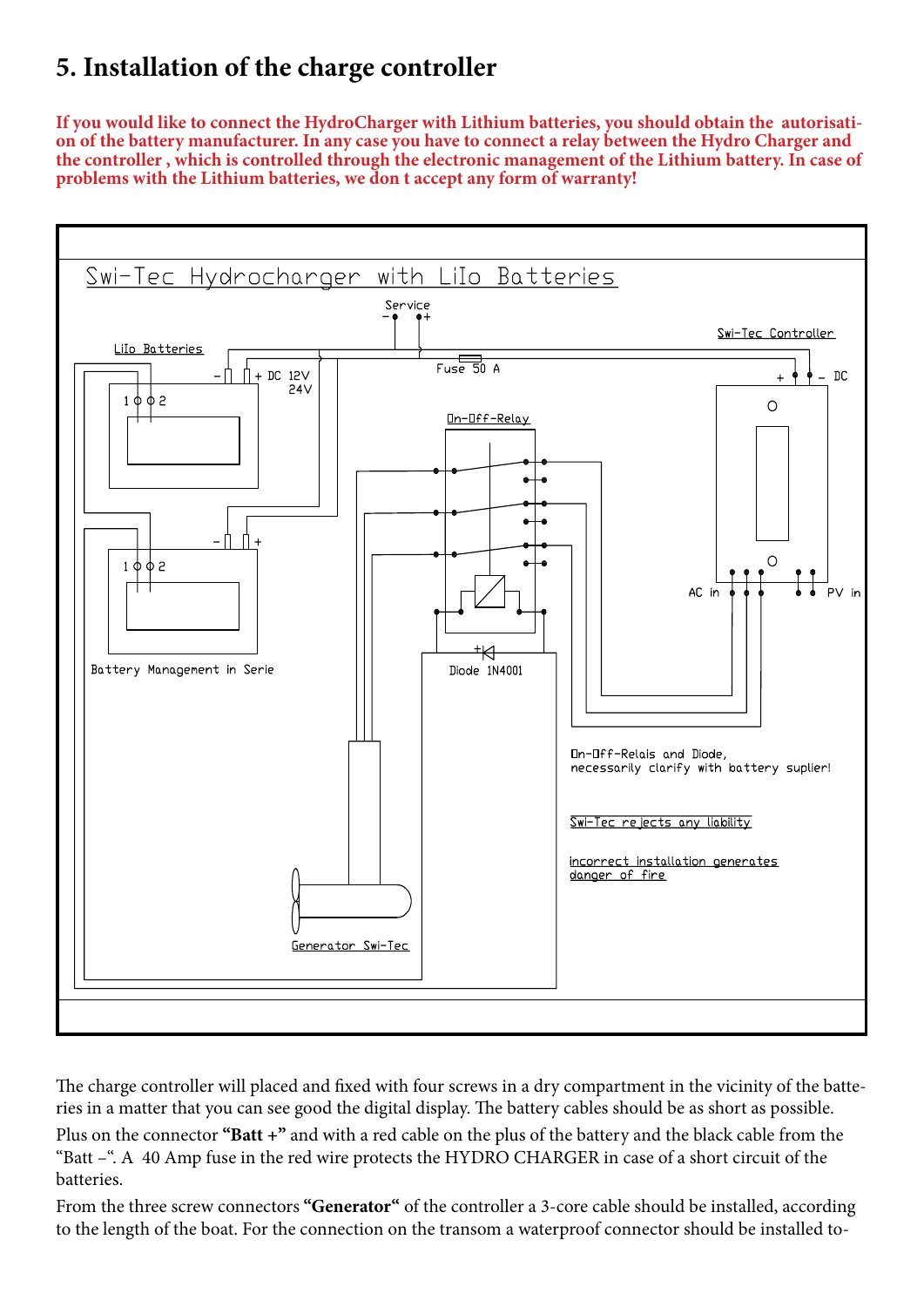gether with the yellow cable coming from the generator. As this cable is carrying alternative current the phase sequence doesn´t matter.

Solar panels of 400 watts can be installed on the boat. They can be connected to the screw connector **"Solar +"**and **"Solar -"**.

The connection "remote brake" is the port for the alarm buzzer.

It is important that during the connection of the charge controller, first, the battery is connected to the device, and afterwards the other components. The battery shouldn't be discharged too low, because the electronics have to turn on the unit and also the correct voltage must recognize 12/24 V.

#### **Attention: in case of reverse polarity + and –, the controller will eventually be destroyed.**

**Generator never in use with batteries disconnected. Controller could be destroyed!!!**

# **6. Programming of charge controller**

This controller is preprogrammed , you can adjust the parameters before use.

The controller contains the terminals for generator, batteries and for consumers, informative LED display, the red free-wheel switch and the black brake switch.

Acid batteries release gases during operation, the controller should not be installed in the field of batteries, due to explosion risk.

The remote control unit has five buttons, scrolling through service, by pressing "Menu" and with "OK" the other way around.. With + and – you can adjust the various parameters. With the"Reset"button, the settings will be reset.

#### **The separate manual Hydro & Solar Hybrid Charge Controller explains the functioning and operation of the charge controller.**

You can connect consumers on the connection "load" to the control unit. Here, the shutdown can be predefined. In addition you can check the amperes on the display.

With the red free-wheel switch with the battery voltage on the maximum, you can leave the propeller in free.

The control unit is connected and programmed, the boat outside of the port and under sails, the HYDRO CHARGER can be lowered now into the water.

From now on, the charge details on the digital display are monitored at all the time. If full charge is reached and no consumer is connected directly, you receive a signal from the alarm buzzer, it is recommended to switch on the free-wheel and /or take the HYDRO CHARGER out of the water, to reduce drag and wear. Important: If you start with full charged batteries, the Hydro Charger will only produce less or no electricity! Also if the switch "Free on" is connected there will no charging.

# **7. Troubleshooting**

#### **The propeller does not begin to spin:**

- To little speed, at least 3 to 4 knots are necessary (depending of propeller pitch adjusted)
- The cables are connected incorrectly causing a short circuit
- The propeller is bent
- No battery connected to the controller
- The controller or generator is defective
- The black brake switch is on, put off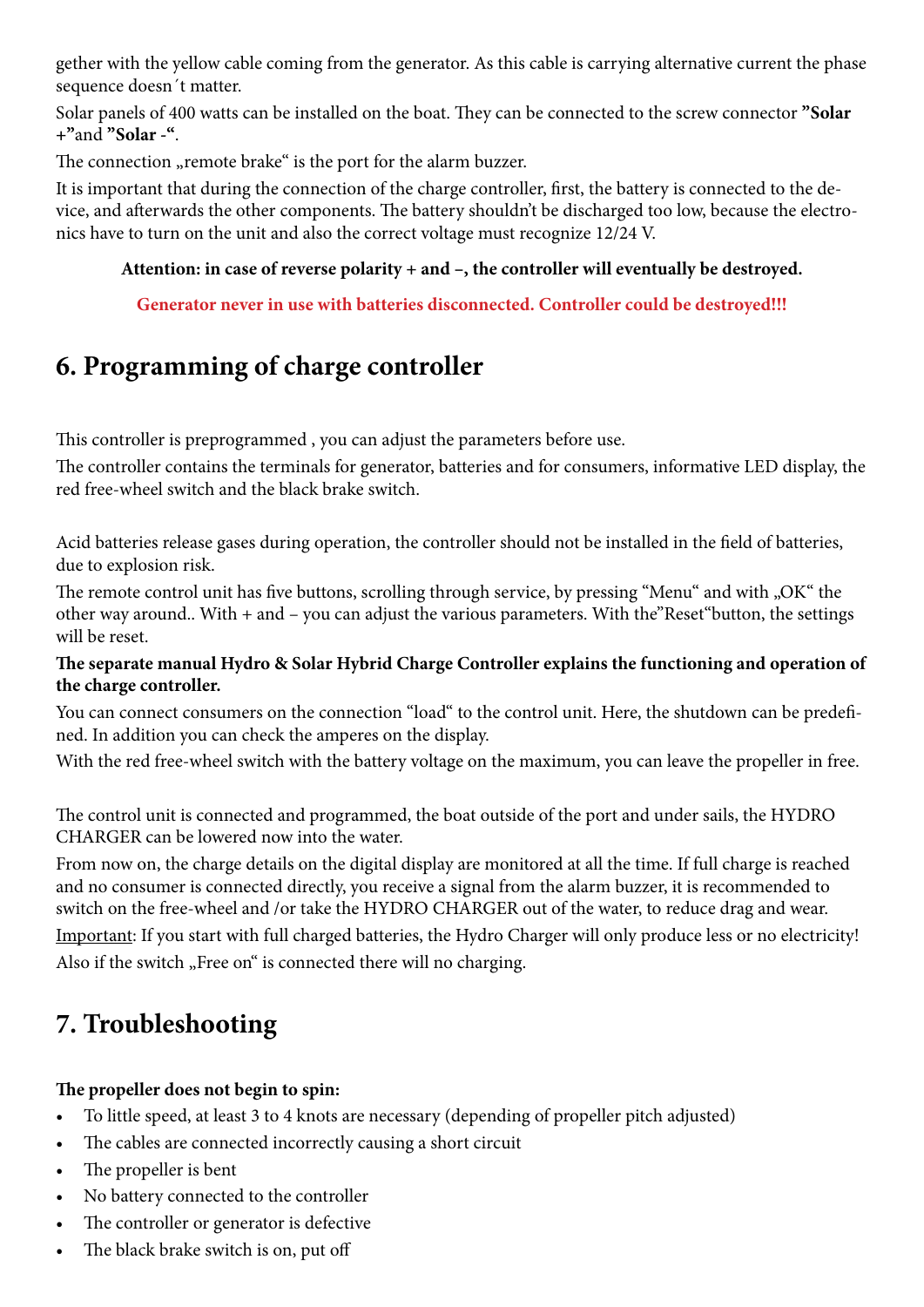#### **If the generator shows to small power:**

- Speed too low
- Propeller dirty
- Position not good or generator to short in the water
- The cable section does not fit to the installed length
- The installed battery capacity is too small, so the final voltage is reached to early (battery should have at least 200Ah)
- The red free-wheel switch is on, put on off

#### **The generator is vibrating:**

- Propeller dirty
- Propeller bent
- The switch "brake" is on, switch it off

#### **Before the manufacturer is contacted, measure the following parameters and share with the manufacturer:**

- 1. Speed of vessel?
- 2. How deep is the propeller shaft in the water?
- 3. The propeller is in vertical position when it is under water?
- 4. Disconnect the three cables on the generator and spin the propeller by hand fast and measure between the 2 pin rotate the AC voltage between the phases. You must measure 3 or more volts
- 5. Measure the battery voltage
- 6. What consumers running on the battery?
- 7. In case of connected solar panels and /or wind generator, check voltage (volt) and power (watt).

# **8. Safety**

**Warnings:**

**The generator should be placed in the water with no possibilities to touch them while working.**

**Never stop the propeller by hand.**

**The HYDRO CHARGER is no bath ladder.**

**Replace fuses only with fuses of the original capacity. Before the fuse is replaced, the causing problem should be known.**

**Lift the HYDRO CHARGER always out of the water, when work is performed on it.**

**The charger controller can become hot. Ensure good ventilation.**

**Never operate the generator disconnected to the batteries (2 cables + and -)! The controller will be destroyed!**

# **9. Maintenance / Storage**

So that you long enjoy the HYDRO CHARGER, you should check periodically. The first inspection on the first day, then at longer intervals.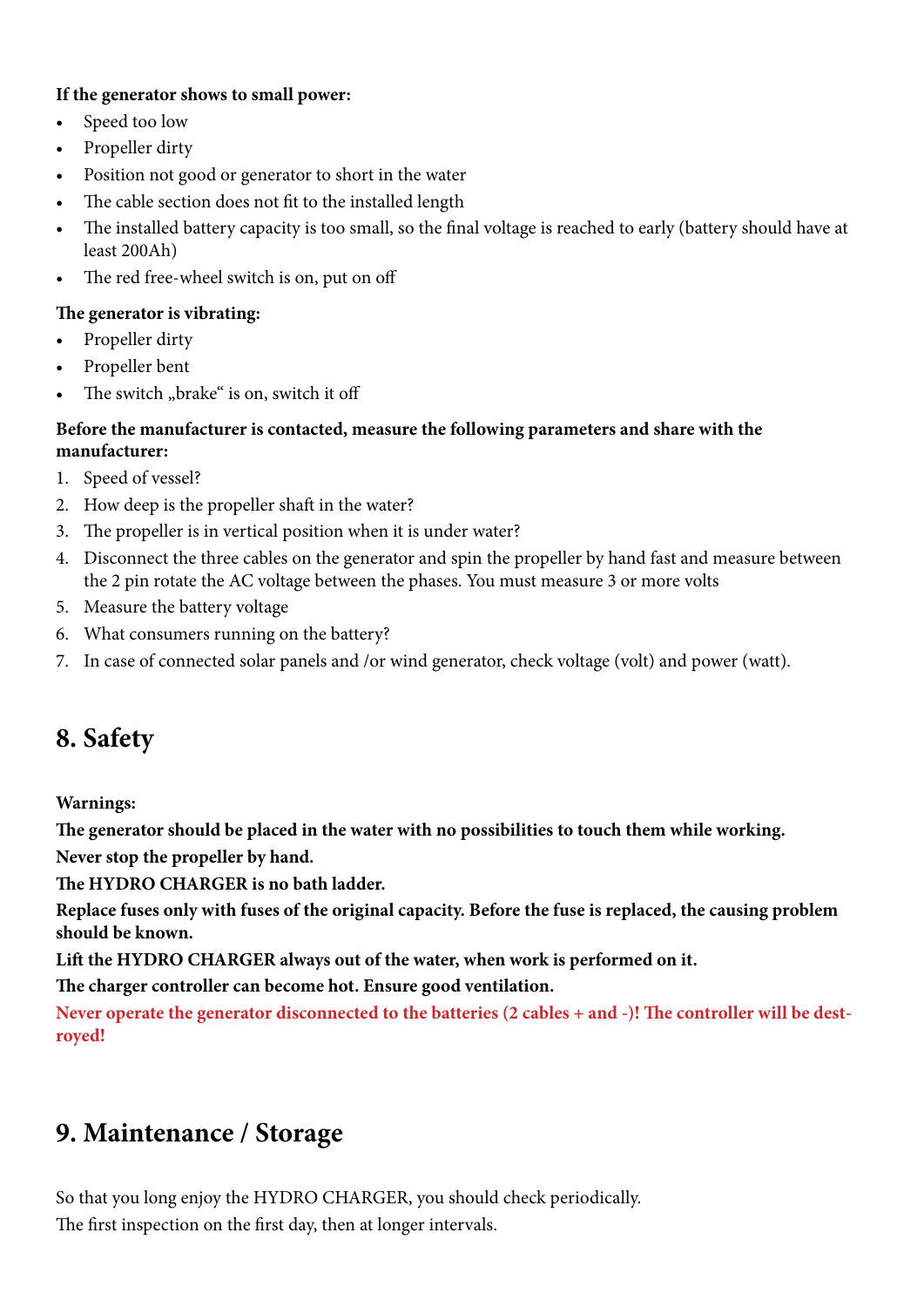The following points should be considerate:

- Attention to vibrations
- Foot should be always in vertical position while working
- The propeller spins easily
- Damage on the propeller blades
- All screws are firmly tight on the HYDRO CHARGER
- Are all cables and connections in order and not corroded
- Is no wear on the cables
- If the safety line is still in perfect conditions

The unit requires no special maintenance, except for regular cleaning with fresh water. Then let it dry and spray with preservative oil.

If you store the Hydro Charger for a longer time, we recommend to store it in vertical position, because it is filled for cooling with special oil and this can leak a little on a long time storage in horizontal position.

# **10. Technical Specification**

#### **Art. No. 7147/7148**

#### **Generator with Converter Charger, basic and mounting bracket**

| Generator part:                                   | Gear drive with shaft, propeller and programmable converter charger with<br>remote digital display and 4 m 3- core cable |                                                                                   |
|---------------------------------------------------|--------------------------------------------------------------------------------------------------------------------------|-----------------------------------------------------------------------------------|
| Performance:                                      | generates power from around 4 knots depending of propeller pitch, regulated in the<br>factory                            |                                                                                   |
| Output:                                           | 50-500 Watts depending on speed and battery load                                                                         |                                                                                   |
| Weight:                                           | complete generator, propeller und basis bracket in stainless steel (316), approx. 18 kg                                  |                                                                                   |
| Dimensions:                                       | See last page in this manual                                                                                             |                                                                                   |
|                                                   | Propeller diameters: 380 mm                                                                                              |                                                                                   |
| Converter Charger:                                |                                                                                                                          | Performance: 1000W (max. HYDRO CHARGER 600W, Solar panel 400W)                    |
| Batteries:                                        |                                                                                                                          | 12 Volt / 24 Volt, 200Ah or more / 100Ah or more (Voltage detected automatically) |
| Max. batt. Voltage charge stop:                   |                                                                                                                          | 16V/32V (adjustable)                                                              |
| Min. batt. Voltage for charge stop:               |                                                                                                                          | $11V/22V$ (adjustable)                                                            |
| Max. Charge current:                              |                                                                                                                          | 40A (20A by 24V)                                                                  |
| Max. Load current:                                |                                                                                                                          | 15A (7,5A by 24V)                                                                 |
| Recovery time after autom. free-wheel: 60 Seconds |                                                                                                                          |                                                                                   |
| No load loss:                                     |                                                                                                                          | smaller 45mA                                                                      |
| Dimensions controller:                            |                                                                                                                          | 278 x 133 x 75 mm                                                                 |
| Weight:                                           |                                                                                                                          | $1,6$ kg                                                                          |
| Working environment:                              |                                                                                                                          | -10 to +50 Degree Celsius, rel. humidity 0-90%                                    |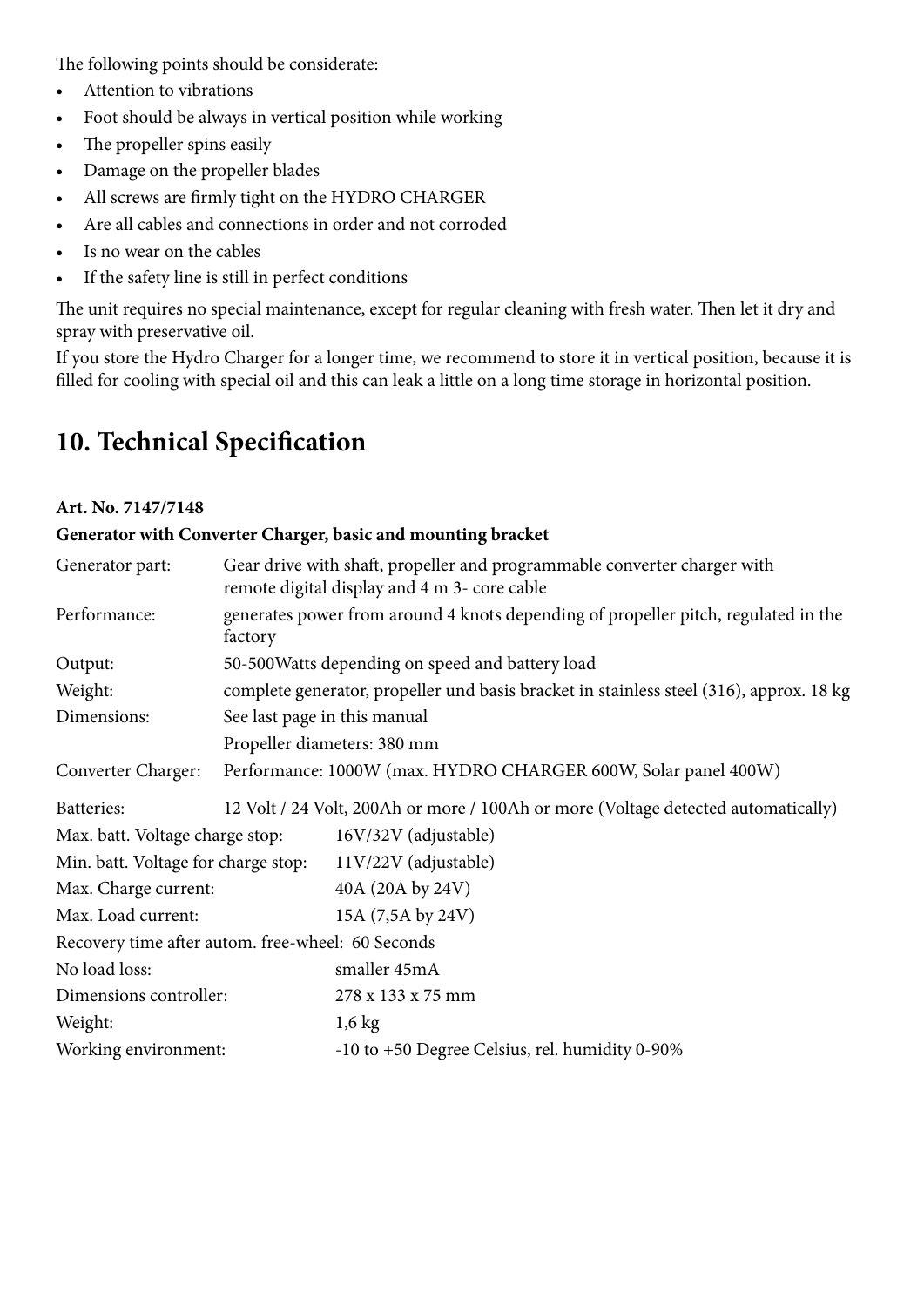# **Art. No. 7220**

#### **Extra bracket for transom**

If you want to use the Hydro Charger on both sides

### **Art. No. 7210 Angle mount bracket for transom**

This bracket is for platforms and Catamaran

# **Art.No. 7149**

#### **Pivotable bracket for transom mounting (new!)**

The advantage of this bracket is that the Hydro Charger is always in vertical position.

# **11. Warranty**

SWI-TEC, Neveta Nautica S.L. guarantee, that this unit during 24 months or 10'000 miles, (depending on what is achieved first) from the date of purchasing, has no material and production defects, which do not allow the perfect function of the HYDRO CHARGER. In case of defects during this period, immediate communication to **SWI-TEC, Neveta Nautica S.L.** is recommended.

**Shipping cost back to the factory and back to customer is not included in warranty!**

**IMPORTANT: We do not offer any warranty or guarantee or assume any liability for damage to the propeller and generator caused by overloading or impact, for example, by objects floating in the water such as ropes, fishing nets, plastic parts, containers, seaweed etc.!**

**SWI-TEC** will check the warranty claim and will repair the unit, depending of the damage, only parts or the whole Hydro CHARGER. The place of guarantee is the production place in E-07680 Porto Cristo (Mallorca). Assumption of guarantee is that the HYDRO CHARGER has suffered no unprofessional actions and the recommendations of the owner's manual are fully maintained during the use of the unit. Damages through force majeure, as storms, as wars, etc. are not included in this warranty. For all other cases the terms of business from **SWI-TEC, Neveta Nautica S.L.** are valid. We wish you a lot of pleasure with the HYDRO CHARGER.

SWI-TEC, Neveta Nautica S.L. Poligono 9, Apt. 51 E-07680 Porto Cristo (Mallorca) Tel. +34 971 822426, Fax: +34 971 822017 E-Mail: info@swi-tec.com www.swi-tec.com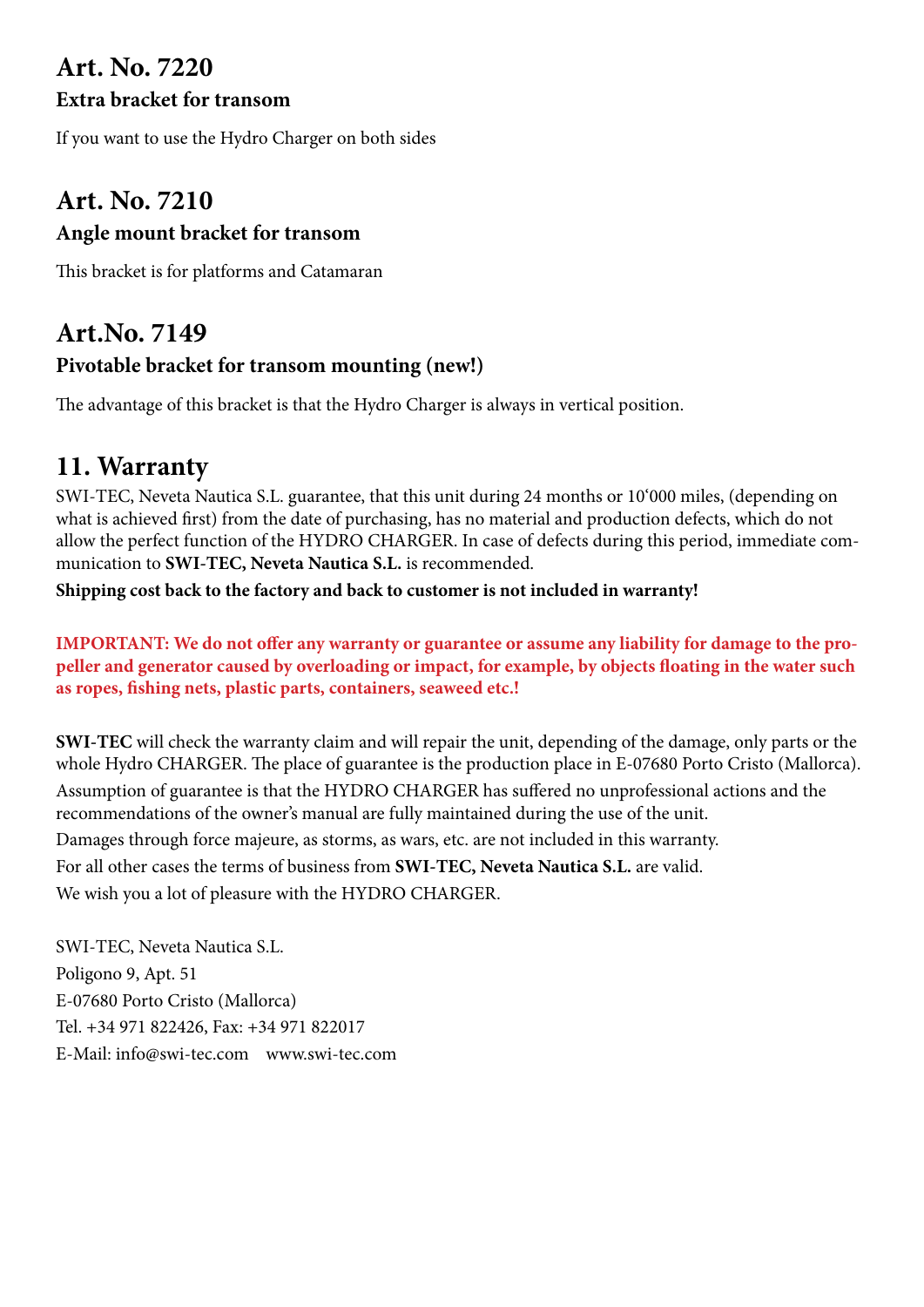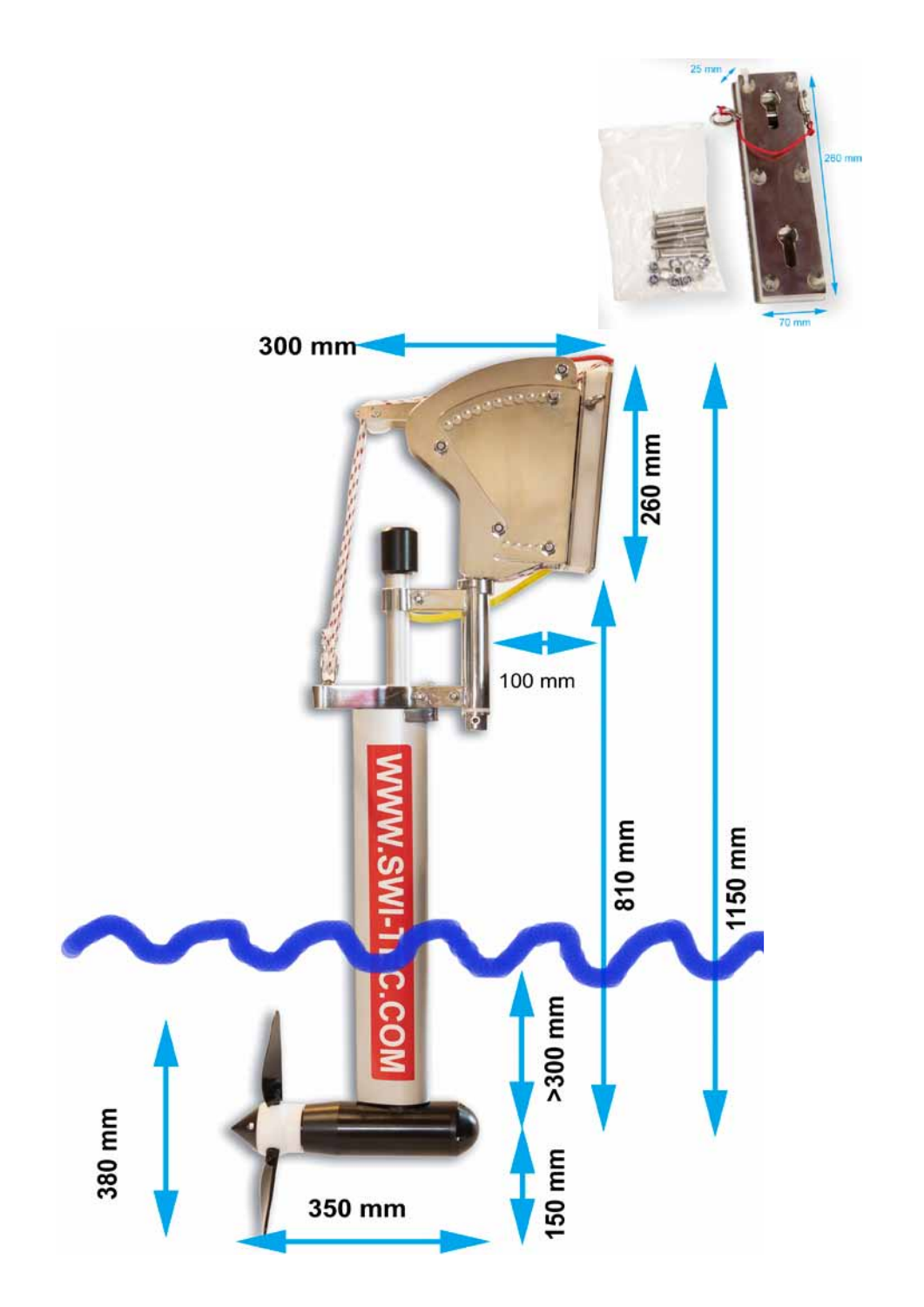